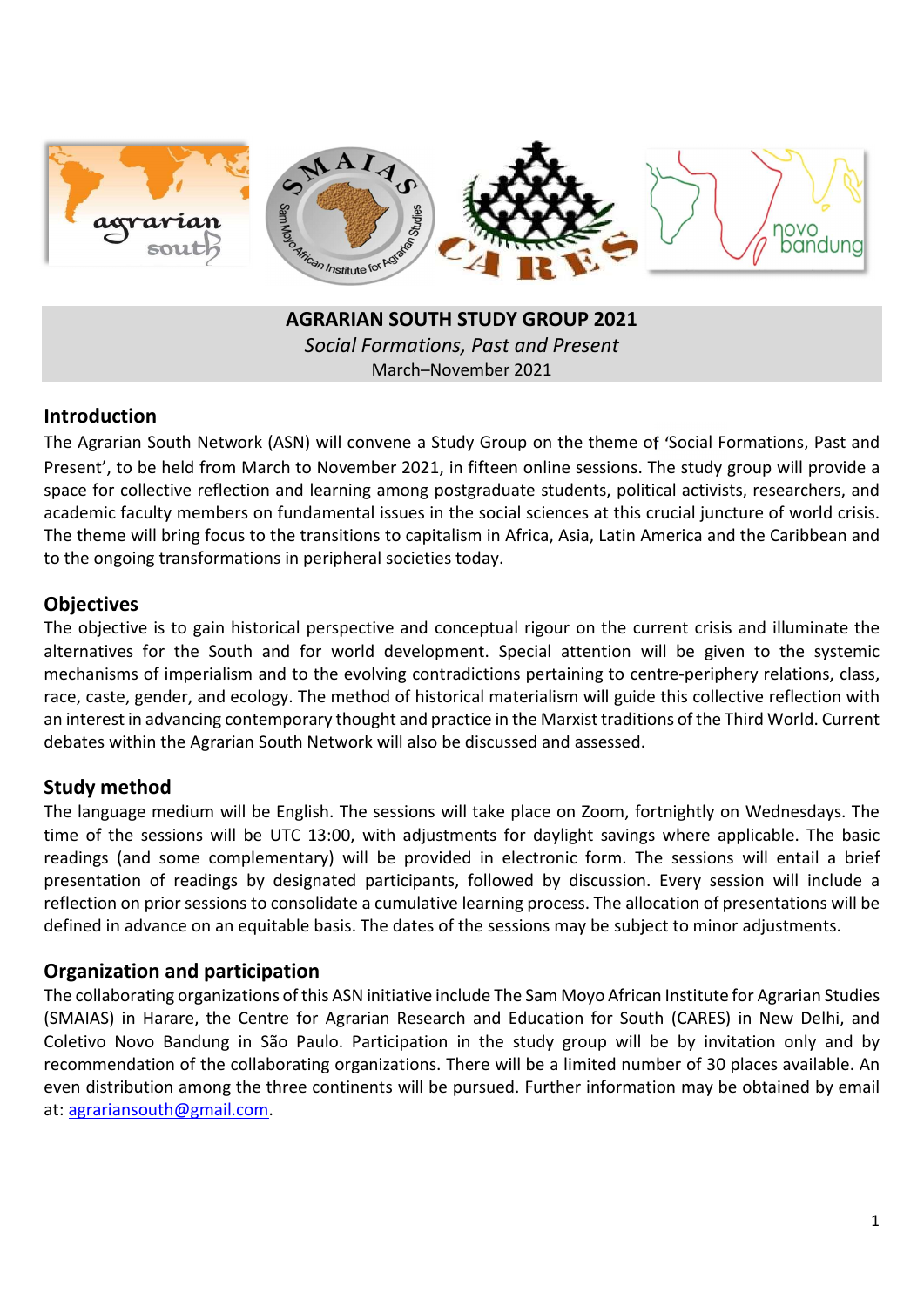# TOPICS & DATES

| <b>Dates</b> |
|--------------|
|              |

# I. Social formations in the transition to capitalism (March-May)

# II. Colonial transitions and primitive accumulation (June-August)

| 7. Semi-feudal transitions in Asia: caste, communities and patterns of accumulation 07/07 |  |
|-------------------------------------------------------------------------------------------|--|
|                                                                                           |  |
|                                                                                           |  |
|                                                                                           |  |

# III. Neo-colonialism and semi-proletarianization (September-November)

# TIME ZONES (UTC 13:00)

Ciudad de Mexico 07–09:00 ∙ Kingston 08–10:00 ∙ São Paulo 10–12:00 ∙ Accra 13–15:00 ∙ Tunis 14–16:00 ∙ Harare 15–17:00 ∙ Dar es Salaam 16–18:00 ∙ New Delhi 18:30–20:30 ∙ Hanoi 20-22:00 ∙ Beijing 21–23:00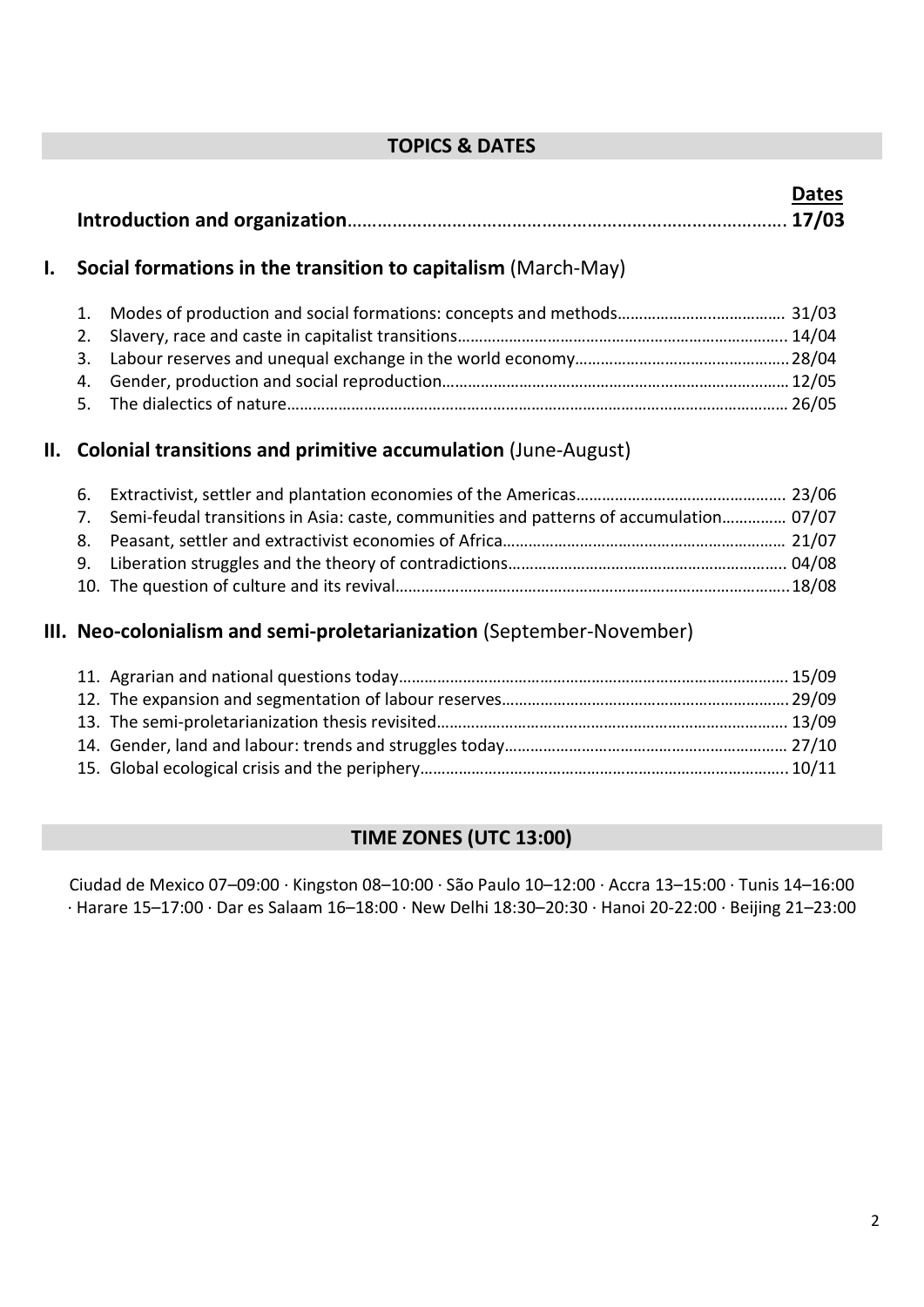#### READINGS

#### Basic & Complementary

### 1. Modes of production and social formations: concepts and methods Pages

- $\rightarrow$  MARX, K. (1972[1858]). The Method of Political Economy. The Grundrisse, ed. & trans. D. McLellan. New York: Harper and Row. 33–43  $\rightarrow$  AMIN, S. (1976). The Precapitalist Formations. Unequal Development. New York: Monthly Review Press. **13–58**  $\rightarrow$  MUNSHI, S. (1991). Social Formation and the Problem of Change, Science & Society, 55(2). 175–196
- ALTHUSSER, L. & E. BALIBAR (1972). Reading Capital. London: New Left Books.

ASTON, T. & C.H.E. PHILPIN (Eds) (1985). The Brennner Debate: Agrarian Class Structure and Economic Development in Pre-Industrial Europe. Cambridge: Cambridge University Press.

- BRENNER, R. (1976). Agrarian Class Structure and Economic Development in Pre-Industrial Europe, Past & Present, 70, 30–75.
- DIOP, C.A. (1989[1963]). The Cultural Unity of Black Africa: The Domains of Patriarchy and Matriarchy in Classical Antiquity. London: Karnak House.
- DOBB, M. (1946). Studies in the Development of Capitalism. London: Routledge and Kegan Paul.
- ENGELS, F. (1978[1884]). The Origin of the Family, Private Property and the State. In R. Tucker (Ed.), The Marx-Engels Reader, 2<sup>nd</sup> Edition (pp. 734–759). New York: W.W. Norton & Co.
- FEDERICI, S. (2004). The Accumulation of Labor and the Degradation of Women. Caliban and the Witch (pp. 61–132). New York: Autonomedia. HINDESS, B. & P. HIRST (1977). Mode of Production and Social Formation. London: Macmillan.
- JHA, P., P. YEROS & W. CHAMBATI (Eds.) (2020). Rethinking the Social Sciences with Sam Moyo. New Delhi: Tulika Books.
- KOSAMBI, D.D. (1994). Primitive Life and Prehistory (Ch. 2). The Culture and Civilisation of Ancient India in Historical Outline (pp. 24–48). Vikas.
- LUXEMBURG, R. (2003[1913]). The Accumulation of Capital. New York: Routledge.
- MAFEJE, A. (1991). Theory and Ethnography of African Social Formations: The Case of the Interlacustrine Kingdoms. Dakar: CODESRIA
- MARX, K. (1904[1859]). A Contribution to the Critique of Political Economy, trans. N.I. Stone. Chicago: Charles Kerr & Co.
- MARX, K. (1974). The Ethnological Notebooks, ed. L. Krader. Assen: Van Gorcum & Co.
- MEILLASOUX, Claude (1973). The Social Organisation of the Peasantry: The Economic Basis of Kinship, Journal of Peasant Studies, 1(1), 81–90.
- MEILLASOUX, Claude (1981[1975]). Maidens, Meal and Money: Capitalism and the Domestic Community. Cambridge: CUP.
- SWEEZY, P. (1963[1950]). A Critique. In: The Transition from Feudalism to Capitalism: A Symposium (pp. 1–20). New York: Science and Society.

SWEEZY, P.M. (1986). Feudalism-to-Capitalism Revisited, Science & Society, 50(1), 81–84.

# 2. Slavery, race and caste in capitalist transitions

 $\rightarrow$  MARX, K. So-Called Primitive Accumulation, Capital, Vol. 1, Chs. 26-27. London: Penguin Books. 873–895

- $\rightarrow$  WILLIAMS, E. (1944). The Origin of Negro Slavery. Capitalism and Slavery. Chapel Hill: University of North Carolina Press. 3–29
- $\rightarrow$  JAISWAL, S. (1998). Introduction (Ch. 1). Caste: Origin, Function and Dimensions of Change. New Delhi: Manohar. 1–31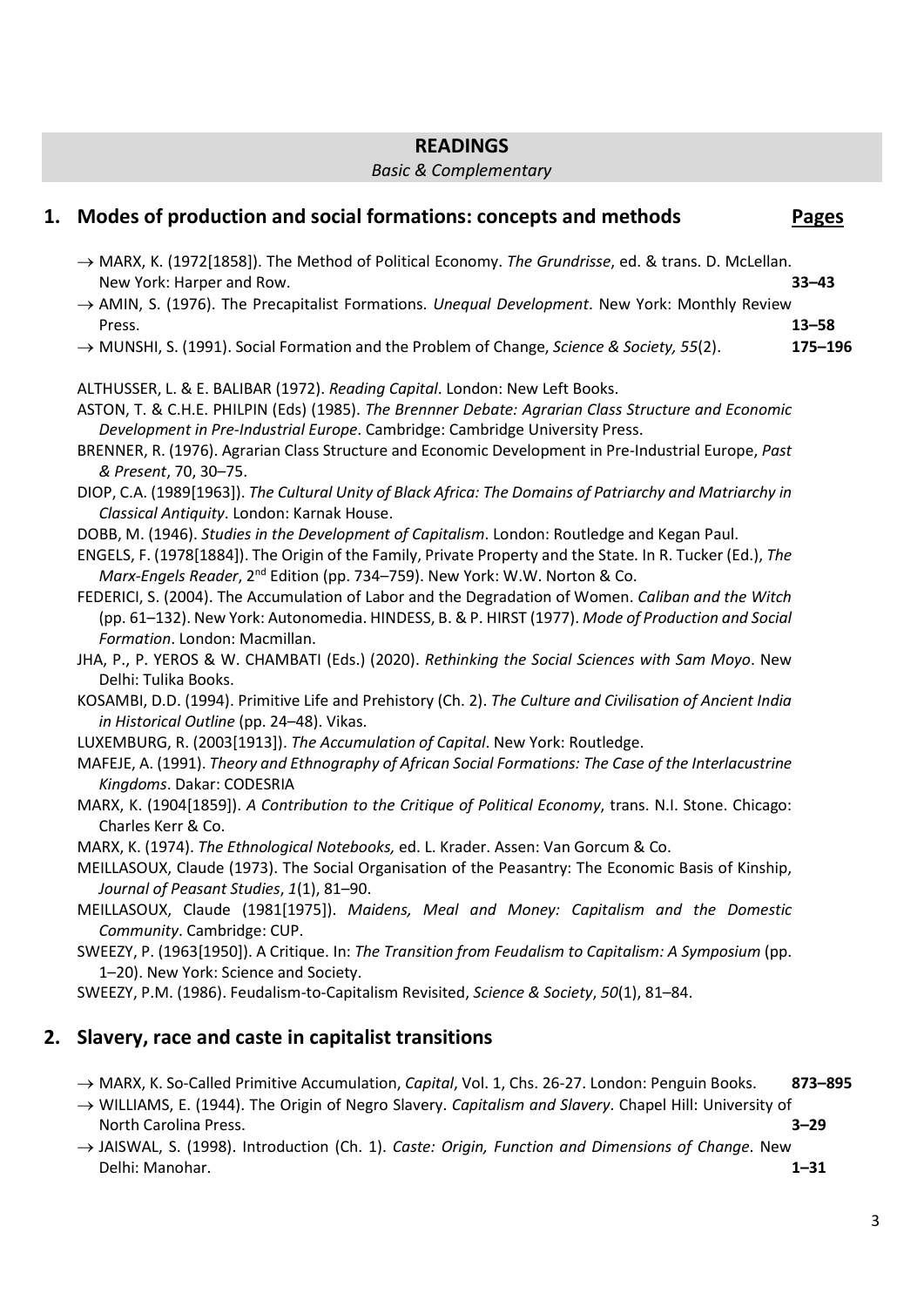- $\rightarrow$  ABDO, N. (1992). Racism, Zionism and the Palestinian Working Class, 1920–1947, Studies in Political Economy, 37(1). 59–92
- BAGCHI, A.K. (2019). Colonialist Primitive Accumulation, Journal of Labor and Society, 2, 717–732.

BUSH, B. (1990). Slave Women in Caribbean Slave Society, 1650–1838. London: James Currey.

DAVIS, A. (1983). Women, Race and Class. New York: Vintage.

FANON, F. (2001[1961]). The Wretched of the Earth. London: Penguin Books.

GIRVAN, N. (1975). Aspects of the Political Economy of Race in the Caribbean and the Americas, Working Paper No. 7, Institute of Social and Economic Research, University of the West Indies, 1–35.

GONZALEZ, L. (2020). Por um Feminismo Afro-latino-americano, ed. F. Rios & M. Lima. Rio de Janeiro: Zahar.

HABIB, I. (1985). Classifying Pre-colonial India, Journal of Peasant Studies, 12(2–3), 44–53.

HORNE, G. (2018). The Apocalypse of Settler Colonialism. New York: Monthly Review.

HUSAIN, I. (Ed.) (2014). Karl Marx on India. New Delhi: Tulika.

JAMES, C.L.R. (1989[1938]). The Black Jacobins. New York: Vintage.

LUXEMBURG, R. (2003[1913]). The Accumulation of Capital. New York: Routledge.

MCINTYRE, M. (2011). Race, Surplus Population and the Marxist Theory of Imperialism, Antipode, 43(5): 1489–1515.

MOURA, C. (2020[1959]). Rebeliões da Senzala: Quilombos, Insurreições, Guerrilhas. São Paulo: Editora Anita Garibaldi.

MOURA, C. (1994). Dialética Radical do Brasil Negro. São Paulo: Anita.

ROBINSON, C. (1983). Black Marxism: The Making of the Black Radical Tradition. London: Zed Books.

RODNEY, W. (1973). How Europe Underdeveloped Africa, Revised Ed. Dar es Salaam: Tanzanian Publishing House.

SHILLIAM, R. (200). What the Haitian Revolution Might Tell Us about Development, Security, and the Politics of Race, Comparative Studies in Society and History, 50(3), 778–808.

SINGH, N.P. (2016). On Race, Violence and So-Called Primitive Accumulation. Social Text, 34(3), 27–50.

#### 3. Labour reserves and unequal exchange in the world economy

- → MARX, K. (1990[1867]). General Law of Capitalist Accumulation (Ch. 25). Capital, Vol. 1. London: Penguin Books. 762–802
- $\rightarrow$  PATNAIK, U. & PATNAIK, P. (2017). The Reserve Army of Labour in the Periphery (Ch. 4). A Theory of Imperialism. New York: Columbia University Press. 47–60
- $\rightarrow$  AMIN, S. (1976). The Theory of Unequal Exchange. Unequal Development. New York: Monthly Review Press. 238–154

EMMANUEL, A. (1972[1969]). Unequal Exchange: A Study of the Imperialism of Trade, trans. B. Pearce. New York & London: Monthly Review Press.

HUSAIN, I. (Ed.) (2014). Karl Marx on India. New Delhi: Tulika.

LENIN, V.I. (2010[1917]). Imperialism: The Highest Stage of Capitalism. London: Penguin Books.

LUXEMBURG, R. (1951). The Accumulation of Capital. London: Routledge.

MCINTYRE, M. (2011). Race, Surplus Population and the Marxist Theory of Imperialism, Antipode, 43(5): 1489–1515.

MARINI, R.M. (2000[1973]). Dialética da Dependência. Petrópolis & Buenos Aires: Vozes & CLACSO.

MIES, M. (2014). Patriarchy and Accumulation on a World Scale: Women in the International Division of Labour. London: Zed Books.

PATNAIK, U. (2020). Looking Back at Karl Marx's Analysis of Capitalism in the Context of Colonialism. In P. Jha, P. Yeros & W. Chambati (Eds.), Rethinking the Social Sciences with Sam Moyo (pp. 267–275). New Delhi: Tulika.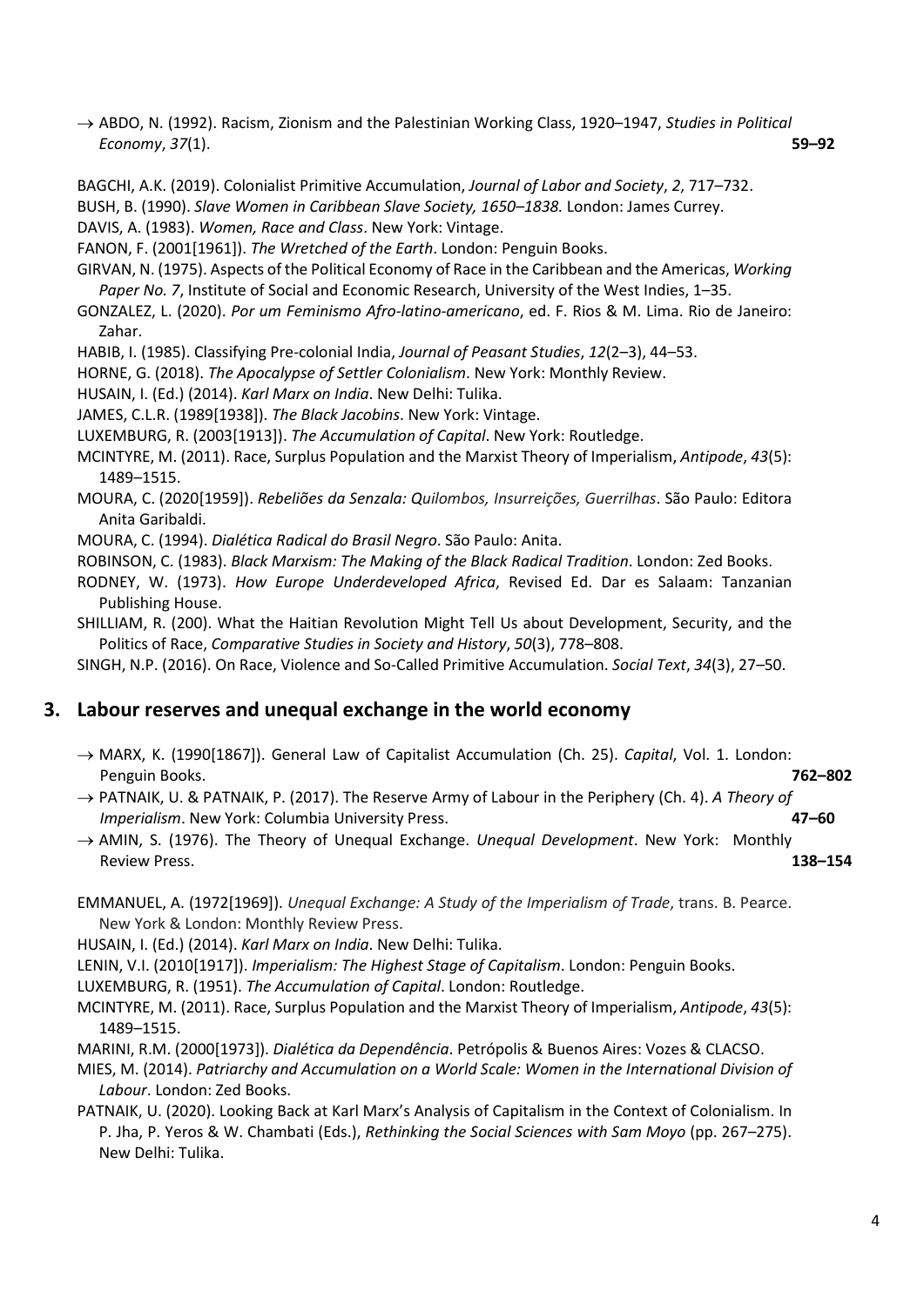- PATNAIK, U. & P. PATNAIK (2021). The Drain of Wealth: Colonialism before the First World War, Monthly Review, 72(9), 1–26.
- RICCI, A. (2019). Unequal Exchange in the Age of Globalization, Review of Radical Political Economics, 51(2), 225–245.
- RODNEY, W. (1973). How Europe Underdeveloped Africa, Revised Ed. Dar es Salaam: Tanzanian Publishing House.
- SUWANDI, I., R.J. JONNA & J.B. FOSTER (2019). Global Commodity Chains and the New Imperialism, Monthly Review, 70(10), https://monthlyreview.org/2019/03/01/global-commodity-chains-and-thenew-imperialism/

### 4. Gender, production and social reproduction

- $\rightarrow$  KOLLONTAI, A. (1977[1909]). Social Basis of the Woman Question. Selected Writings. London: Allison & Busby. 1–14
- $\rightarrow$  VOGEL, L. (2013[1983]). Socialist Feminism. Marxism and the Oppression of Women (Part 1). Chicago: Haymarket Books. 13–39
- $\rightarrow$  DAVIS, A. (1983). The Legacy of Slavery: Standards for a New Womanhood. Women, Race and Class (Ch. 1). New York: Vintage. 1–15
- $\rightarrow$  DEERE, C.D. (1976). Rural Women's Subsistence Production in the Capitalist Periphery, Review of Radical Political Economics, 8(9). 9–17

BUSH, B. (1990). Slave Women in Caribbean Slave Society, 1650–1838. London: James Currey.

- BHATTACHARYA, T. (2017). How Not To Skip Class: Social Reproduction of Labour and the Global Working Class. In: T. Bhattacharya (ed.), Social Reproduction Theory: Remapping Class, Recentering Oppression (pp. 68–93). London: Pluto Press.
- DEERE, C.D. (1995). What Difference Does Gender Make? Rethinking Peasant Studies, Feminist Economics, 1(1), 53–72.
- ENGELS, F.(1978[1884]). The Origin of the Family, Private Property and the State. In R. Tucker (Ed.), The Marx-Engels Reader, 2<sup>nd</sup> Edition (pp. 734–759). New York: W.W. Norton & Co.
- FEDERICI, S. (2004). The Accumulation of Labor and the Degradation of Women. Caliban and the Witch (pp. 61–132). New York: Autonomedia.
- FRASER, N. (2014). Behind Marx's Hidden Abode: For an Expanded Conception of Capitalism, New Left Review, 86(Mar–Apr), 55–72.
- GONZALEZ, L. (2020). A Mulher Negra na Sociedade Brasileira: Uma Abordagem Político-Econômica. In F. Rios & M. Lima (Eds.), Por um Feminismo Afro-latino-americano (pp. 49–64). Rio de Janeiro: Zahar.
- HARTMANN, H.I. (1979). The Unhappy Marriage of Marxism and Feminism: Towards a More Progressive Union. In L. Sargent (Ed.), Women and Revolution: A Discussion of the Unhappy Marriage of Marxism and Feminism (pp. 1–42). Boston, MA: South End Press.
- MAKINTOSH, M. (1981). Gender and Economics: The Sexual Division of Labour and the Subordination of Women. In: K. Young, C. Wolkowitz & R. McCullagh (Eds), Of Marriage and the Market: Women's Subordination in International Perspective. London: CSE Books.
- MIES, M. (2014). Patriarchy and Accumulation on a World Scale: Women in the International Division of Labour. London: Zed Books.

# 5. The dialectics of nature

- $\rightarrow$  MARX, K. (1990[1867]). Modern Industry and Agriculture (Ch. 15.10). Capital, Vol. 1, London: Penguin Books. 636–639
- $\rightarrow$  ENGELS, F. (1990[1883]). The Part Played by Labour in the Transition from Ape to Man (Ch. 9). The Dialectics of Nature. 1–9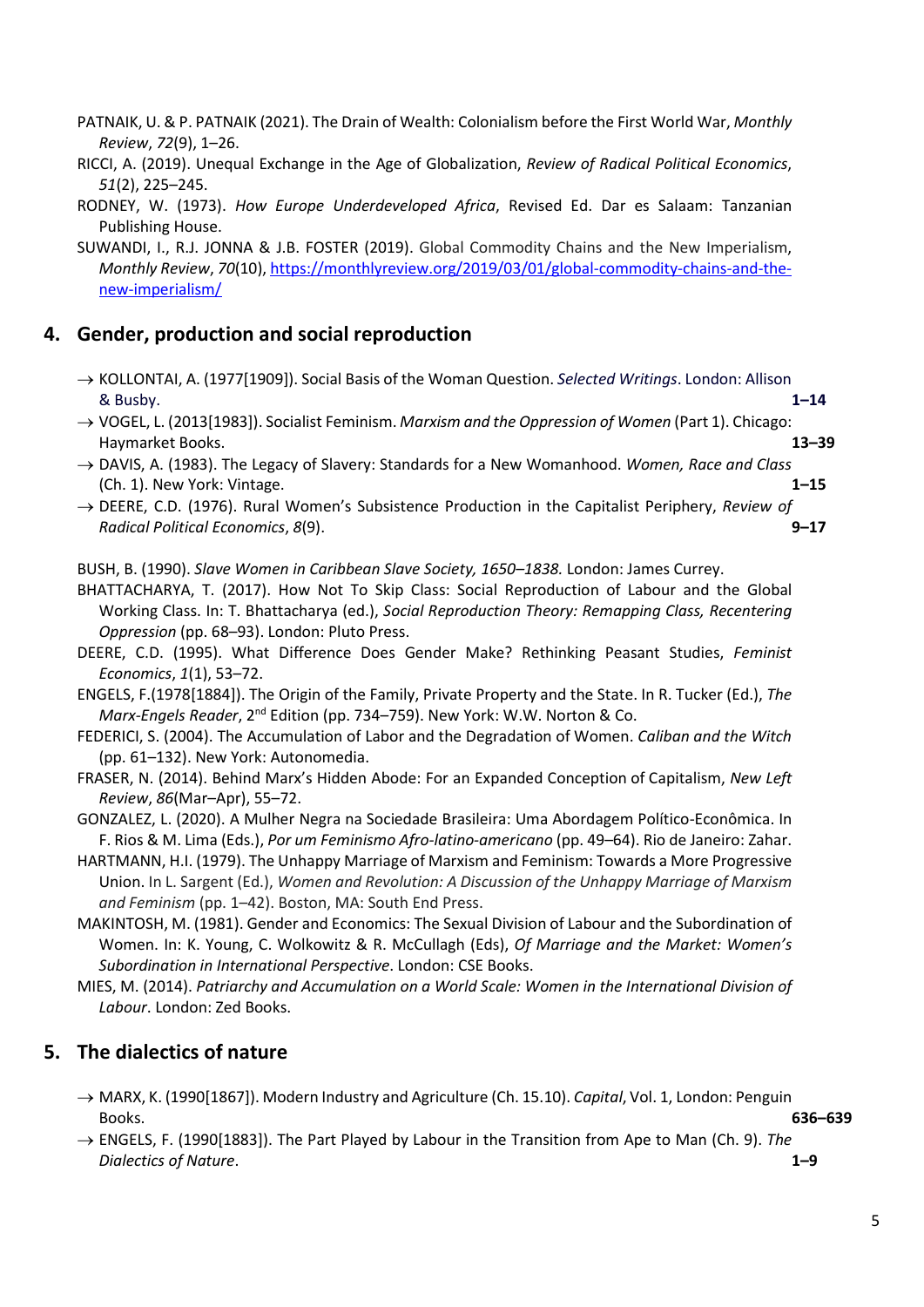$\rightarrow$  BURKETT, P. (1999). Nature and Historical Materialism. Marx and Nature: A Red and Green Perspective. New York: St. Martin's Press. 17–56

- CROSBY, A. (2004[1986]). Explanations & Conclusion. Ecological Imperialism: The Biological Expansion of Europe, 900–1900, 2nd Ed (Chs. 11–12, pp. 269–308). New York: CUP.
- FOSTER, J.B. (1999). Marx's Theory of Metabolic Rift: Classical Foundations for Environmental Sociology, American Journal of Sociology, 105(2), 366–405.

FOSTER, J.B., B. CLARK & R. York (2010). Imperialism and Ecological Metabolism. Ecological Rift: Capitalism's War on Earth (pp. 342–370). New York: Monthly Review Press.

FOSTER, J.B. & P. Burkett (2018). Value Isn't Everything, Monthly Review, 70(6), 1–23.

HORNBORG, A. (1998). Towards an Ecological Theory of Unequal Exchange: Articulating World System Theory and Ecological Economics, Ecological Economics, 25(1), 127–136.

MONZÓ, L.D. (2020). Colonialism, Migration, Pandemic, Monthly Review, 72(3), 1–20.

- RIBEIRO, R. (2012). The Ox from the Four Corners of the World: The Historic Origins of the Brazilian Beef Industry, Agrarian South: Journal of Political Economy, 1(3), 315–340.
- MOORE, J.W. (2010). 'Amsterdam Is Standing on Norway', Part II: The Global North Atlantic in the Ecological Revolution of the Long Seventeenth Century, Journal of Agrarian Change, 10(2), 188–227.

### 6. Extractivist, settler and plantation economies of the Americas

| $\rightarrow$ FURTADO, C. (1976[1969]). Chapters 1-4. <i>Economic Development of Latin America</i> . CUP. | 1–49    |
|-----------------------------------------------------------------------------------------------------------|---------|
| $\rightarrow$ RODNEY, W. (1981). Plantation Society in Guyana, Review (Fernand Braudel Ctr.), 4(4).       | 643-666 |

BERNAL, R., M. FIGUEROA & M. WITTER (1984). Caribbean Economic Thought: The Critical Tradition, Social and Economic Studies, 33(2), 5–96.

BEST, L. & K. LEVITT (2009). Outline of a General Theory of the Caribbean Economy (Ch.3, pp. 19–39). In The Theory of Plantation Economy. Kingston: University of the West Indies Press.

BUSH, B. (1990). Slave Women in Caribbean Slave Society, 1650–1838. London: James Currey.

DE JANVRY, A. (1981). The Agrarian Question and Reformism in Latin America. Baltimore & London: Johns Hopkins University Press.

DENEVAN, W.M. (1992). The Pristine Myth: The Landscape of the Americas in 1492, Annals of the Association of American Geographers, 82(3), 369–85.

DOS SANTOS, T. (1970). The Structure of Dependence, The American Economic Review, 60(2), 231–236. DOS SANTOS, T. (1995). Evolução Histórica do Brasil. Petrópolis: Vozes.

- GIRVAN, N. (2010). New World and its Critics. In B. Meeks & N. Girvan (Eds.), The Thought of New World: The Quest for Decolonisation (Ch. 1, pp. 3–29). Kingston: Ian Randle.
- HORNE, G. (2018). The Apocalypse of Settler Colonialism. New York: Monthly Review.

JAMES, C.L.R. (1989[1938]). The Black Jacobins, 2<sup>nd</sup> Ed. New York: Vintage Books.

MARINI, R.M. (2000[1973]). Dialética da Dependência. Petrópolis, RJ: Editora Vozes.

MOORE, J.W. (2010). 'Amsterdam Is Standing on Norway', Part I: The Alchemy of Capital, Empire and Nature in the Diaspora of Silver, 1545–1648, Journal of Agrarian Change, 10(1), 33–68.

MOURA, C. (1994). Dialética Radical do Brasil Negro. São Paulo: Anita.

PRADO, C. (1967[1942]). The Meaning of Colonization (Ch. 1). The Colonial Background of Modern Brazil. Berkeley & LA: University of California Press.

SHEPHERD, V., B. BRERETON & B. BAILEY (Eds.) (1995). Engendering History: Caribbean Women in Historical Perspective. Kingston: Ian Randle.

#### 7. Semi-feudal transitions in Asia: castes, communities and patterns of accumulation

 $\rightarrow$  MAO, T.-T. (2004[1926]). Analysis of the classes in Chinese society. Selected works, Vol. 1, www.marxists.org/reference/archive/mao/selected-works/volume-1/mswv1\_1.htm. 1–7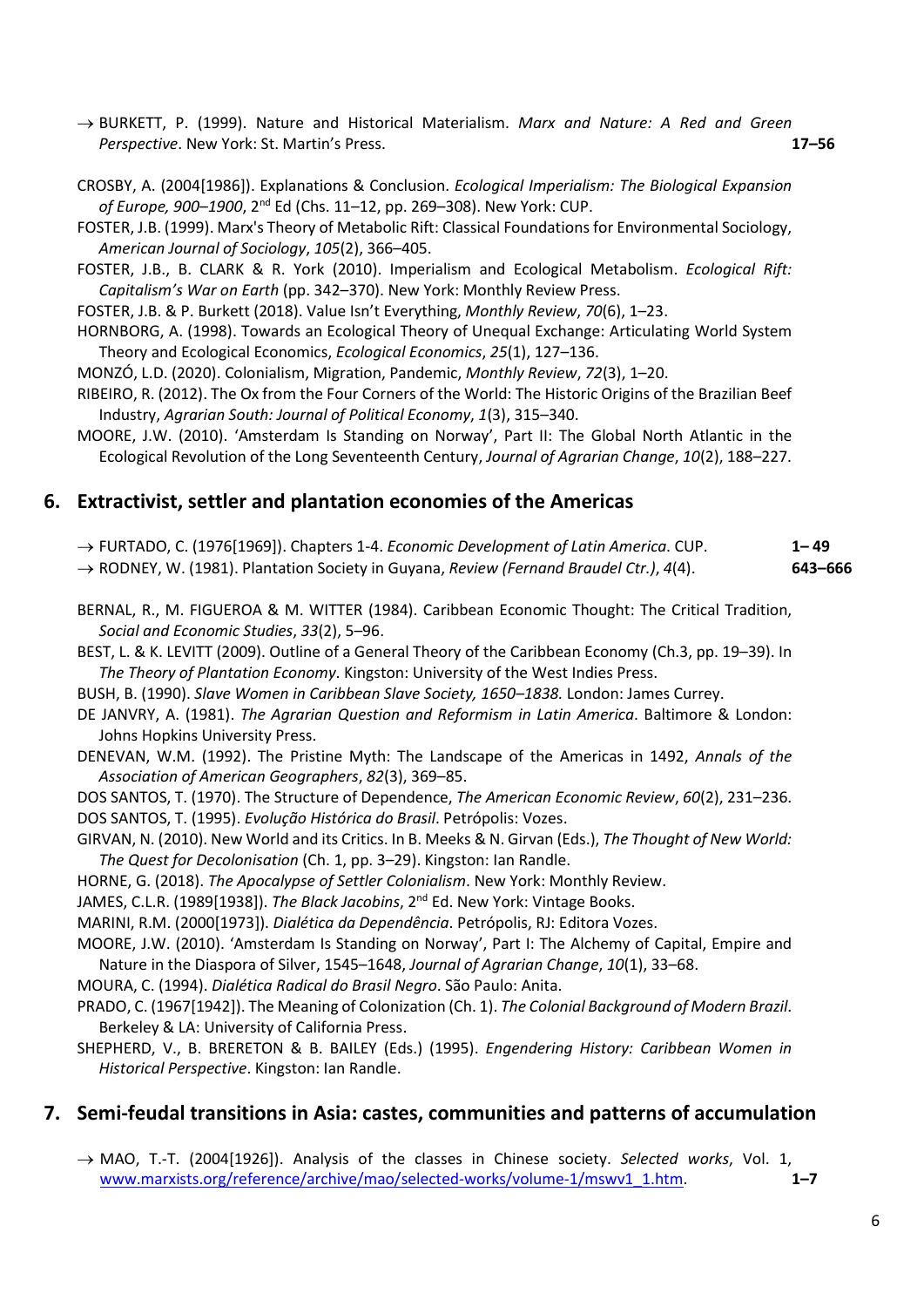- $\rightarrow$  BAGCHI, A.K. (1983). Colonialism in Asia: Indonesia, India, China (Ch. 4). The Political Economy of Underdevelopment. Cambridge: CUP. 69-111
- $\rightarrow$  HABIB, I. (2002). Processes of Accumulation in Pre-Colonial and Colonial India. Essays in Indian History: Towards a Marxist Perception. New Delhi: Tulika. 259–295
- $\rightarrow$  AMIN, S. (1978). The Arab Nation: Some Conclusions and Problems, *MERIP Reports*, 68.  $\rightarrow$  3–14
- $\rightarrow$  PATNAIK, U. & P. PATNAIK (2021). The Drain of Wealth: Colonialism before the First World War, Monthly Review, 72(9). 1–26
- ABDO, N. (1991). Colonial Capitalism and Agrarian Social Structure: Palestine: A Case Study, Economic and Political Weekly, 26(30), PE73–84, https://doi.org/10.2307/41498499.
- AJL, M. (2020). Does the Arab Region have an Agrarian Question?, Journal of Peasant Studies, 1–29.
- ALFF, Kristen (2018). Levantine Joint-Stock Companies, Trans-Mediterranean Partnerships, and Nineteenth-Century Capitalist Development', Comparative Studies in Society and History, 60(1), 150– 77.
- GORDON, A. (2010). Netherlands East Indies: The Large Colonial Surplus of Indonesia, 1878-1939, Journal of Contemporary Asia, 40(3), 425–443.
- GUERRERO, A. (1979). Philippines Society and Revolution, 3<sup>rd</sup> Ed. Oakland, CA: International Association of Filipino Patriots.
- HABIB, I. (1985). Classifying Pre-colonial India, Journal of Peasant Studies, 12(2–3), 44–53.
- HAJ, S. (1997). The Making of Iraq, 1900–1963: Capital, Power, and Ideology. New York: SUNY Press.
- KANAFANI, G. (1972). The 1936–39 Revolt in Palestine. New York: Committee for a Democratic Palestine.

MOUSA, R. (2006). The Dispossession of the Peasantry: Colonial Policies, Settler Capitalism, and Rural Change in Palestine, 1918–1948. Dissertation, University of Utah.

PATNAIK, U. (1999). The Process of Commercialization under Colonial Conditions. In: The Long Transition: Essays on Political Economy (pp. 252–304). New Delhi: Tulika.

SHARMA, R.S. (1984). How Feudal was Indian Feudalism, Social Scientist, 12(2), 16–41.

#### 8. Peasant, settler and extractivist economies of Africa

- $\rightarrow$  MAFEJE, A. (1991). The 'Tributary' Mode in the Interlacustrine: Reflections on a Hypothesis, The Theory and Ethnography of African Social Formations: The Case of the Interlacustrine Kingdoms. Dakar: CODESRIA. 85–106
- $\rightarrow$  AMIN, S. (1972). Underdevelopment and Dependence in Black Africa, Journal of Modern African Studies, 10(4). 503–524
- $\rightarrow$  MOYO, S. (2018). Debating the African Land Question with Archie Mafeje, Agrarian South: Journal of Political Economy, 7(2). 211–233

AJL, M. (2020). Does the Arab Region have an Agrarian Question?, Journal of Peasant Studies, 1–29.

- AMANOR-WILKS, D.E. (2009). Land, Labour and Gendered Livelihoods in a 'Peasant' and a 'Settler' Economy, Feminist Africa, 12, 31–50.
- ARRIGHI, G. (1973). Labour Supplies in Historical Perspective: A Study of the Proletarianization of the African Peasantry in Rhodesia. In: G. Arrighi e J.S. Saul, Essays on the Political Economy of Africa. New York & London: Monthly Review Press.
- LEGASSICK, M. & H. WOLPE (1976). The Bantustans and Capital Accumulation in South Africa, Review of African Political Economy, 7, 87-107.
- LINDSAY, L. (2007). Working with Gender: The Emergence of the 'Male Breadwinner' in Colonial Southwestern Nigeria. In: C. Cole, T. Manuh e S. Miescher (orgs.), Africa After Gender? Indiana University Press.

MAFEJE, A. (1971). The Ideology of Tribalism, Journal of Modern African Studies, 9(2), 253–261.

MAFEJE, A. (1981). On the Articulation of Modes of Production, Journal of Southern African Studies, 8(9).

MAGUBANE, B.M. (1979). The Political Economy of Race and Class in South Africa. NY: MR.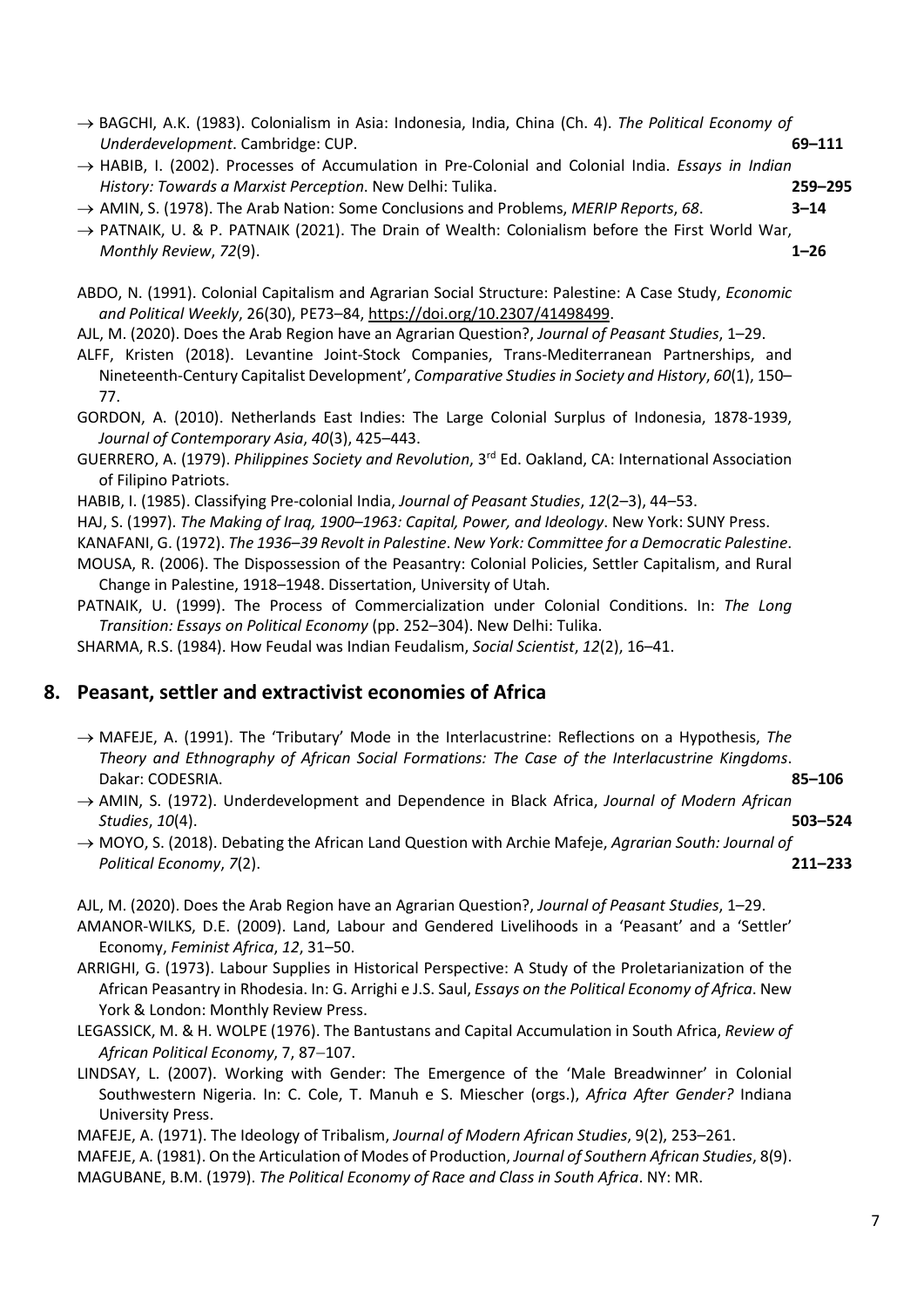- O'LAUGHLIN, B. (2002). Proletarianisation, Agency and Changing Rural Livelihoods: Forced Labour and Resistance in Colonial Mozambique, Journal of Southern African Studies, 28(3), 511–530.
- SHIVJI, I. (1987). The Roots of Agrarian Crisis in Tanzania: A Theoretical Perspective, Eastern Africa Social Science Research Review, 3(1), 111–134.
- SHIVJI, I. (2009). Accumulation in an African Periphery: A Theoretical Framework. Dar es Salaam: Mkuki na Nyota.

# 9. Liberation struggles and the theory of contradictions

- $\rightarrow$  MAO, T.-T. (2004[1937]). On Contradiction. In: Selected works, Volume 1, www.marxists.org/reference/archive/mao/selected-works/volume-1/mswv1\_17.htm. 1–29
- $\rightarrow$  FANON, F. (1963[1961]). Spontaneity: Its Strength and Weakness (Ch. 2). The Wretched of the Earth. New York: Grove Press. 107–147
- ALTHUSSER, L. (2005[1965]). Contradiction and Overdetermination (Ch. 3). For Marx (pp. 87–128). London & New York: Verso.
- AMIN, S. (1983). The Future of Maoism, trans. N.H. Finkelstein. New York: Monthly Review Press.
- AMIN, S. (1998). Is Social History Marked by Overdetermination or Underdetermination? Spectres of Capitalism, trans. S.H. Mage (Ch. 3, pp. 49–56). New York: Monthly Review Press.
- CABRAL, A. (1966). The Weapon of Theory, https://www.marxists.org/subject/africa/cabral/1966/weapon-theory.htm, 1–16.
- GONZALEZ, L. (2020). Por um Feminismo Afro-latino-americano, ed. F. Rios & M. Lima. Rio de Janeiro: Zahar.
- MAO, T.-T. (2004[1940]). On New Democracy. In: Selected works, Volume 2 (pp. 1–34), www.marxists.org/reference/archive/mao/selected-works/volume-2/mswv2\_26.htm
- MAFEJE, Archie (1977). Neocolonialism, State Capitalism, or Revolution. In: P. Gutkind & P. Waterman (Eds.), African Social Studies. London: Heinemann.
- MOURA, C. (1994). Dialética Radical do Brasil Negro. São Paulo: Anita.

NKRUMAH, K. (1965). Neocolonialism: The Last Stage of Imperialism. London: Thomas Nelson & Sons.

PRASAD, A. (2017). Red Flag of the Warlis: History of an Ongoing Struggle. New Delhi: LeftWord Books.

SHIVJI, I.G. (1976). Class Struggles in Tanzania. New York & London: Monthly Review Press.

WONG, E., W. TIEJUN, S. TSUI & L. KIN CHI (2020). Legacy of China's Land Revolution of 1949: An Unfinished Dialogue with Sam Moyo. In: P. Jha, P. Yeros & W. Chambati (Eds.), Rethinking the Social Sciences with Sam Moyo (pp. 289–305). New Delhi: Tulika Books.

# 10. The question of culture and its revival

- $\rightarrow$  FANON, F. (2001[1961]). The Pitfalls of National Consciousness (Ch. 3). The Wretched of the Earth. London: Penguin Books. 148–205
- $\rightarrow$  AMIN, S. (2010[1988]). Modernity and Religious Interpretations (Ch. 1.II). *Eurocentrism*, 2<sup>nd</sup> Edition. New York: Monthly Review. 25–56
- $\rightarrow$  PRASAD, A. (2017). Marxism, Nationalism and Identity Politics: Notes from Contemporary History, The Marxist, 33(4).  $1-9$

BARBOSA, W. (2002). Cultura Negra e Dominação. São Leopoldo: Editora UNISINOS.

CABRAL, A. (1970). National Liberation and Culture, https://www.blackpast.org/global-africanhistory/1970-amilcar-cabral-national-liberation-and-culture/, 1–21.

CÉSAIRE, A. (1972[1955]). Discourse on Colonialism. New York & London: Monthly Review.

DIOP, C.A. (1989). The Cultural Unity of Black Africa: The Domains of Patriarchy and of Matriarchy in Classical Antiquity. London: Karnak House.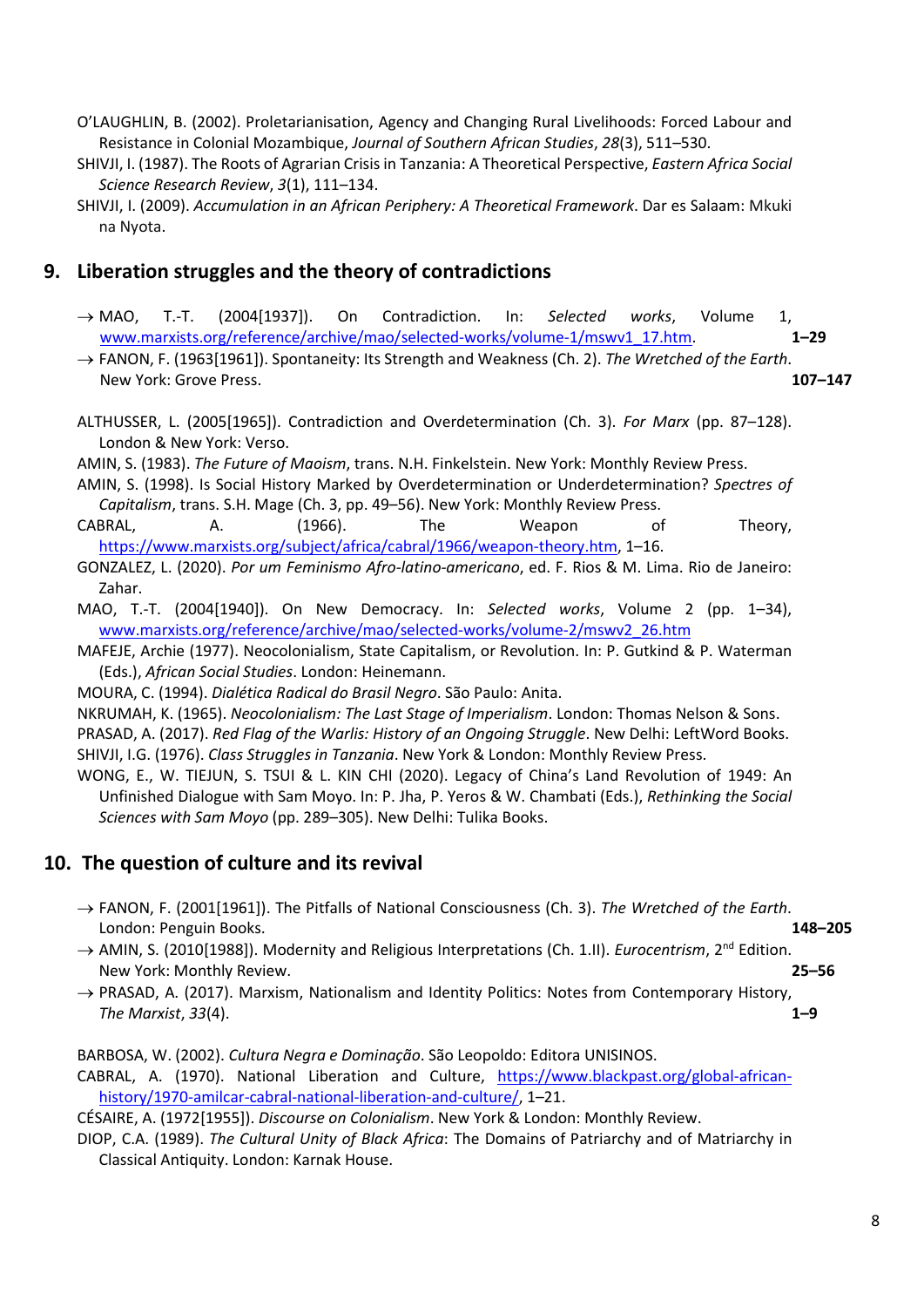GONZALEZ, L. (2020). Por um Feminismo Afro-latino-americano, edited by F. Rios & M. Lima. Rio de Janeiro: Zahar.

KOSAMBI, D.D. (1962). Myth and Reality: Studies in the Formation of Indian Culture. Popular Prakashan. JAISWAL, S. (2000). Caste: Origin, Function, and Dimensions of Change. Manohar.

- JAISWAL, S. (2019). Emergence of Castes and Outcastes: Historical Roots of the 'Dalit' Problem. Kolkata: The Asiatic Society.
- LINERA, A.G. (2014). Plebeian Power: Collective Action and Indigenous, Working-Class and Popular Identities in Bolivia. Leiden: Brill.

MAFEJE, A. (1971). The Ideology of Tribalism, Journal of Modern African Studies, 9(2), 253–261.

MAGUBANE, B.M. (1979). The Political Economy of Race and Class in South Africa. New York: Monthly Review.

- MAMDANI, M. (1996). Citizen and Subject: Contemporary Africa and the Legacy of Late Colonialism. Princeton, NJ: Princeton University Press.
- MAMDANI, M. (1998). When Does a Settler Become a Native? The Colonial Roots of Citizenship. Pretexts, 7(2), 249–258.
- MARIÁTEGUI, J.C. (2011). Peru and Indigenismo (Part II). An Anthology (pp. 92–109). New York: Monthly Review Press.

NASCIMENTO, A. (1978). O Genocídio do Negro Brasileiro. Rio de Janeiro: Paz e Terra.

NASCIMENTO, A. (2002[1980]). O Quilombismo. Brasília: Fundação Palmares.

PRASAD, A. (2017). Red Flag of the Warlis: History of an Ongoing Struggle. New Delhi: LeftWord Books.SAID, E. (1978). Orientalism. New York: Pantheon Books.

QUIJANO, A. (2000). Coloniality of Power, Eurocentrism and Latin America, Nepantla, 9(3), 533–580.

SAID, E. (1993). Culture and Imperialism. London: Chatto & Windus.

SHIJVI, I., S. YAHYA-OTHMAN & NG. KAMATA (2020). Development as Rebellion: A Biography of Julius Nyerere. Dar es Salaam: Mkuki na Nyota.

#### 11. Agrarian and national questions today

- $\rightarrow$  MOYO, S., P. JHA & P. YEROS (2013). The Classical Agrarian Question: Myth, Reality and Relevance Today, Agrarian South: Journal of Political Economy, 2(1). 93-119
- → YEROS, P. & P. JHA (2020). Late Neo-colonialism: Monopoly Capitalism in Permanent Crisis, Agrarian South: Journal of Political Economy, 9(1). The same state of the state of the state of the state of the state of the state of the state of the state of the state of the state of the state of the state of the state of the s
- $\rightarrow$  YEROS, P. (2021). A New Bandung in the Current Crisis, ASN Research Bulletin, 4–5 (Dec.–Jan.). 9–22
- COSTANTINO, A. (2014), Land Grabbing in Latin America: Another Natural Resource Curse?, Agrarian South: Journal of Political Economy, 3(1), 17–43.

CRICHLOW, M.A., P. NORTHOVER & J. GIUSTI-CORDERO (Eds.) (2018). Race and Rurality in the Global Economy. New York: SUNE Press.

- KADRI, A. (2015). Arab Development Denied: Dynamics of Accumulation by Wars of Encroachment. Anthem Press.
- KAMATA, Ng. (2012). The Economic Diplomacy of Tanzania: Accumulation by Dispossession in a Peripheral State, Agrarian South: Journal of Political Economy, 1(3), 291–313.

MANUEL, G. & G.S. COULTHARD (2019). The Fourth World. Minneapolis: University of Minnesota Press.

- MOYO, S., P. JHA & P. YEROS (2011). Reclaiming the Nation: The Return of the National Question in Africa, Asia and Latin America. London: Pluto Books.
- MOYO, S., P. JHA & P. YEROS (2019). The Scramble for Land and Natural Resources in Africa. In: S. Moyo, P. Jha & P. Yeros (Eds.), Reclaiming Africa: Scramble and Resistance in the 21<sup>st</sup> Century (pp. 3–32). Singapore: Springer.
- MOYO, S., D. TSIKATA & Y. DIOP (2015). Introduction: Africa's Diverse and Changing Land Questions. In: S. Moyo, D. Tsikata & Y. Diop (Eds.), Land in the Struggles for Citizenship in Africa (Ch. 1, pp. 1–33). Dakar: CODESRIA.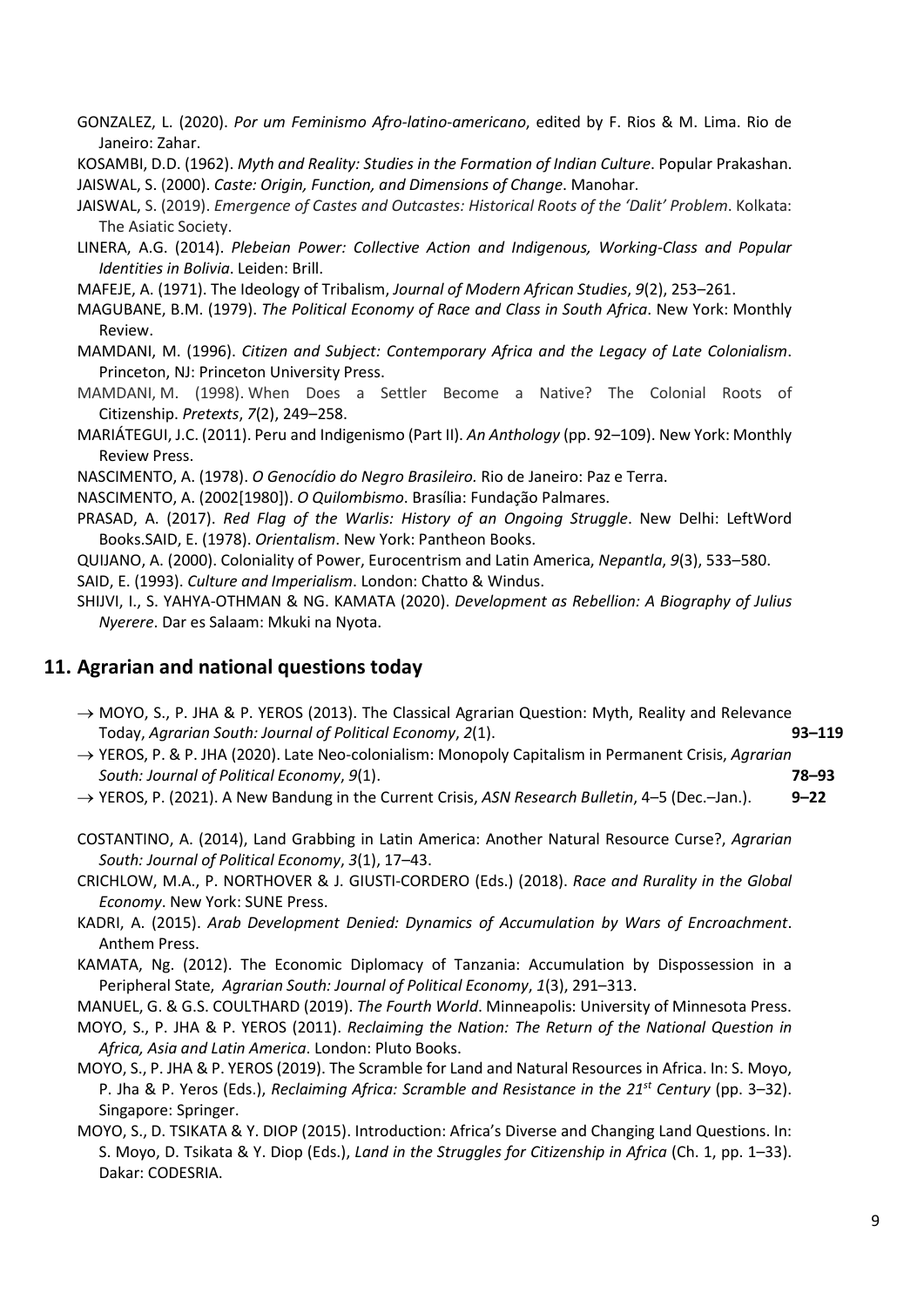- MOYO, S. & P. YEROS (2007). The Radicalised State: Zimbabwe's Interrupted Revolution, Review of African Political Economy, 34(111), 103–121.
- MOYO, S. & P. YEROS (2011). The Zimbabwe Model: Radicalisation, Reform and Resistance. In: S. Moyo & W. Chambati (Eds.), Land and Agrarian Reform in Zimbabwe: Beyond White-Settler Capitalism (pp. 331–358). Dakar: Council for the Development of Social Science Research in Africa (CODESRIA).
- MOYO, S., P. YEROS & P. JHA (2018). Peasant Farming in Sub-Saharan Africa: Contemporary Trajectories and Prospects. In: A. Banerjee & C.P. Chandrasekhar (Eds.), Dispossession, Deprivation and Development: Essays for U. Patnaik (pp. 10–36). New Delhi: Tulika.
- PATEL, R. (2015). Electing Land Questions: A Methodological Discussion with Reference to Abahlali baseMjondolo, the Durban Shackdweller Movement. In: S. Moyo, D. Tsikata & Y. Diop (Eds.), Land in the Struggles for Citizenship in Africa (pp. 291–318). Dakar: CODESRIA.
- PATNAIK, P. (2014). Imperialism and the Agrarian Question, Agrarian South: Journal of Political Economy, 3(1), 1–15.
- PATNAIK, U. (2015). The Origins and Continuation of First World Import Dependence on Developing Countries for Agricultural Products, Agrarian South: Journal of Political Economy, 4(1), 1–21.
- PATNAIK, U. (2012). The Peasant Question and Contemporary Capitalism: Some Reflections with Reference to India, Agrarian South: Journal of Political Economy, 1(1), 27–42.
- PATNAIK, U. (2012). Some Aspects of the Contemporary Agrarian Question, Agrarian South: Journal of Political Economy,1(3), 233–254.

PATNAIK, U. & S. MOYO (2011). The Agrarian Question in the Neoliberal Era: Primitive Accumulation and the Peasantry, with a preface by I.G. Shivji. Cape Town, Dakar, Nairobi, Oxford: Pambazuka.

- SHIVJI, I.G. (2009). Accumulation in an African Periphery: A Theoretical Framework. Dar es Salaam: Mkuki na Nyota.
- TSIKATA, D. (2016). Gender, Land tenure and agrarian production systems in Sub-Saharan Africa, Agrarian South, 5(1), 1–19.
- TSUI, S., D. JIE, L. YONGHAI, D. XIAODAN, E. WONG & W. TIEJUN (2013). The Development Trap of Financial Capitalism: China's Peasant Path Compared, Agrarian South: Journal of Political Economy, 6(1), 247–268.

# 12. The expansion and segmentation of labour reserves

- $\rightarrow$  JHA, P., S. MOYO & P. YEROS (2017). Capitalism and 'Labour Reserves': A Note. In: C.P. Chandrasekhar & J. Ghosh (Eds.), Interpreting the World to Change It: Essays for Prabhat Patnaik. New Dheli: Tulika Books. 205–234
- $\rightarrow$  PRASAD, A. (2016). Adivasi Women, Agrarian Change and Forms of Labour in Neo-liberal India, Agrarian South: Journal of Political Economy, 5(1). 20–49
- $\rightarrow$  JHA, P. & P. YEROS (2019). Global Agricultural Value Systems and the South: Some Critical Issues at the Current Juncture, Agrarian South: Journal of Political Economy, 8(1-2). 14-19
- AMANOR, K.S. (2019). Global Value Chains and Agribusiness in Africa: Upgrading or Capturing Smallholder Agriculture?, Agrarian South: Journal of Political Economy, 8(1–2), 30–63.
- HUANG, Y. & N. SHARIF (2017). From 'Labour Dividend' to 'Robot Dividend': Technological Change and Workers' Power in South China, Agrarian South: Journal of Political Economy, 6(1), 53-78.
- MIES, M. (2014). Patriarchy and Accumulation on a World Scale: Women in the International Division of Labour. London: Zed Books.
- FOSTER, J.B., R.W. MCCHESNEY & R.J. Jonna (2011). The Global Reserve Army of Labor and the New Imperialism, Monthly Review, 63(6), 1–31.
- JHA, P., W. CHAMBATI & L. OSSOME (Eds.) (2021). Labour Questions in the Global South. Singapore: Palgrave.
- SCHINCARIOL, V.E., M.S. BARBOSA & P. YEROS (2017). Labour Trends in Latin America and the Caribbean in the Current Crisis (2008-2016), Agrarian South: Journal of Political Economy, 6(1), 113-141.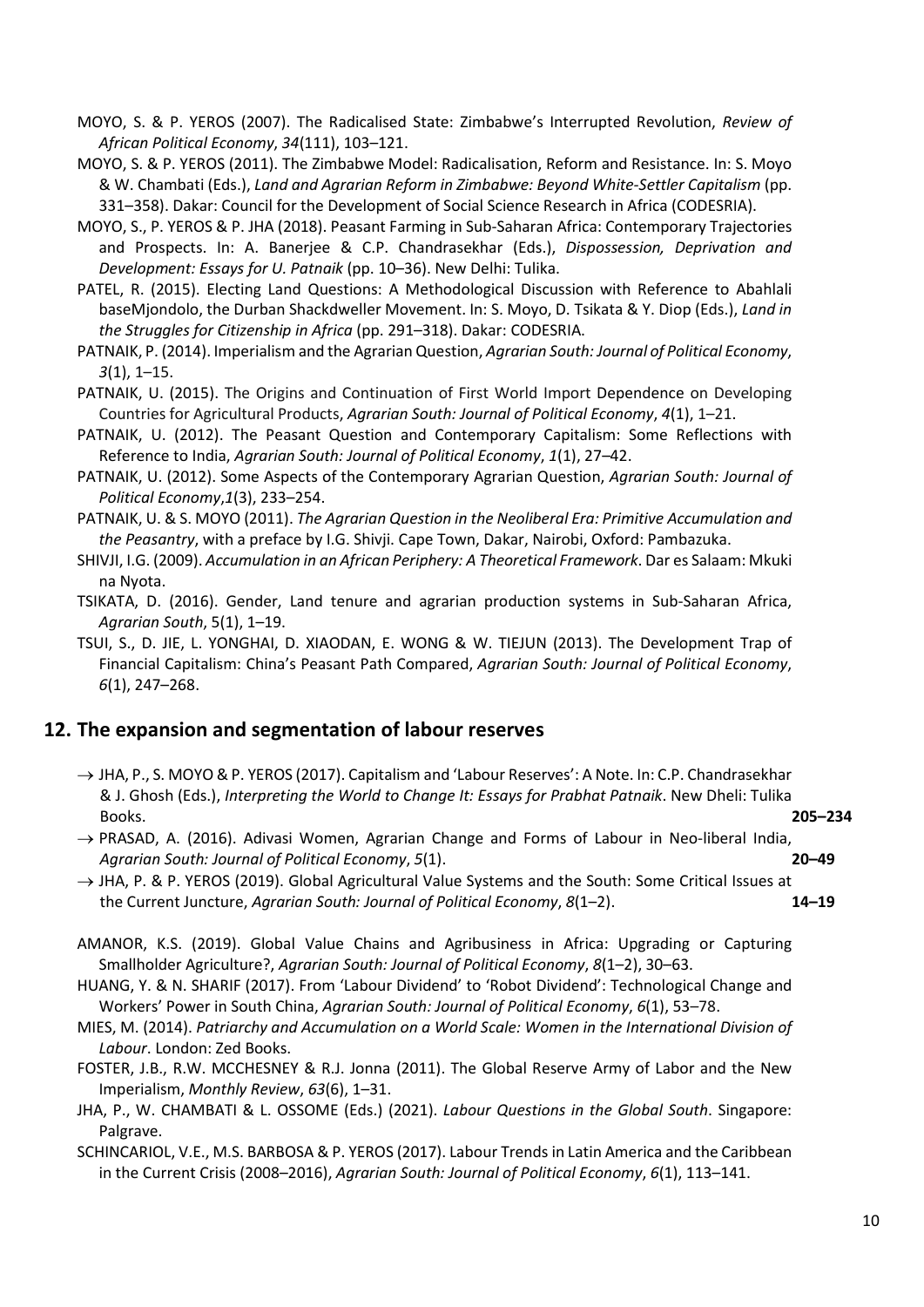SMITH, J. (2016). Imperialism in the Twenty-First Century. New York: Monthly Review Press. SUWANDI, I., R.J. JONNA & J.B. FOSTER (2019). Global Commodity Chains and the New Imperialism, Monthly Review, 70(10), 1–33.

# 13. The semi-proletarianization thesis revisited

- $\rightarrow$  MOYO, S. & YEROS, P. (2005). The Resurgence of Rural Movements under Neoliberalism. In: S. Moyo & P. Yeros (Eds.), Reclaiming the Land: The Resurgence of Rural Movements in Africa, Asia and Latin America. London: Zed Books. 8–64
- $\rightarrow$  SHIVJI, I.G. (2017). The Concept of Working People, *Agrarian South: J. of Political Economy*, 6(1). 1–13
- $\rightarrow$  OSSOME, L. & S. NAIDU (2021). The Agrarian Question of Gendered Labour. In: P. Jha, W. Chambati & L. Ossome (Eds.), Labour Questions in the Global South. New Delhi: Springer. 63-86
- ARRIGHI, G. & J. SAUL (1973). Nationalism and Revolution in Sub-Saharan Africa. In Essays on the Political Economy of Africa (pp. 44–102). New York: Monthly Review.
- BRYCESON, D.F., C. KAY & J. MOOIJ (Eds.). Disappearing Peasantries: Rural Labour in Africa, Asia and Latin America. London: IT Publications.
- CHAMBATI, W. (2013). The Political Economy of Agrarian Labour Relations in Zimbabwe after Redistributive Land Reform. Agrarian South: Journal of Political Economy, 2(2), 189–211.
- CHAMBATI, W. (2017). Changing Forms of Wage Labour in Zimbabwe's New Agrarian Structure. Agrarian South: Journal of Political Economy, 6(1), 79–112.
- DAVIS, M. (2006). Planet of Slums. London: Verso.
- DEERE, C.D. & DE LEAL, M.L. (1981). Production, Proletarianization, and the Sexual Division of Labor in the Andes, Signs, 7(2), 338–360.
- HARRIS-WHITE, B. (2012). Capitalism and the Common Man: Peasants and Petty Production in Africa and South Asia, Agrarian South: Journal of Political Economy, 1(2), 109–160.
- JACOBS, R. (2018). An Urban Proletariat with Peasant Characteristics: Land Occupations and Livestock Raising in South Africa, Journal of Peasant Studies, 45(5–6), 884–903.
- JHA, P., W. CHAMBATI & L. OSSOME (Eds.) (2021). Labour Questions in the Global South. Singapore: Palgrave.

KAUTSKY, K. (1988). The Agrarian Question, Volumes I & II. London: Zwan Publications.

- MIES, M. (2014). Patriarchy and Accumulation on a World Scale: Women in the International Division of Labour. London: Zed Books.
- MOYO, S. & P. YEROS (2007). The Radicalised State: Zimbabwe's Interrupted Revolution', Review of African Political Economy, 34(111), 103–121.
- MOYO, S. & P. YEROS (2011). The Zimbabwe Model: Radicalisation, Reform and Resistance. In: S. Moyo & W. Chambati (Eds.), Land and Agrarian Reform in Zimbabwe: Beyond White-Settler Capitalism (pp. 331–358). Dakar: Council for the Development of Social Science Research in Africa (CODESRIA).
- OSSOME, L. (2020). The Agrarian Question of Gendered Labour in Sam Moyo's Scholarship. In P. Jha, P. Yeros & W. Chambati (Eds.), Rethinking the Social Sciences with Sam Moyo (pp. 65–80). New Delhi: Tulika.
- ROSA, M. (2012). Landless: Meanings and Transformations of a Collective Action Category in Brazil, Agrarian South: Journal of Political Economy, 1(2), 205–231.

WALLERSTEIN, I. (1983). Historical Capitalism. London: Verso.

- WATERMAN, P. (1983). The Concept of the 'Semiproletarianized Peasantry': An Empirical and Theoretical Note. In: B. Magubane & Nzongola-Ntalaja (Eds.), Proletarianization and Class Struggle in Africa (pp. 172–181). San Francisco: Synthesis.
- WOLPE, H. (1972), Capitalism and Cheap Labour-Power in South Africa: From Segregation to Apartheid, Economy and Society, 1(4), 425–456.
- ZHAN, S. & B. SCULLY (2018). From South Africa to China: Land, Migrant Labour and the Semiproletarian Thesis Revisited, Journal of Peasant Studies, 45(5–6), 1018–38.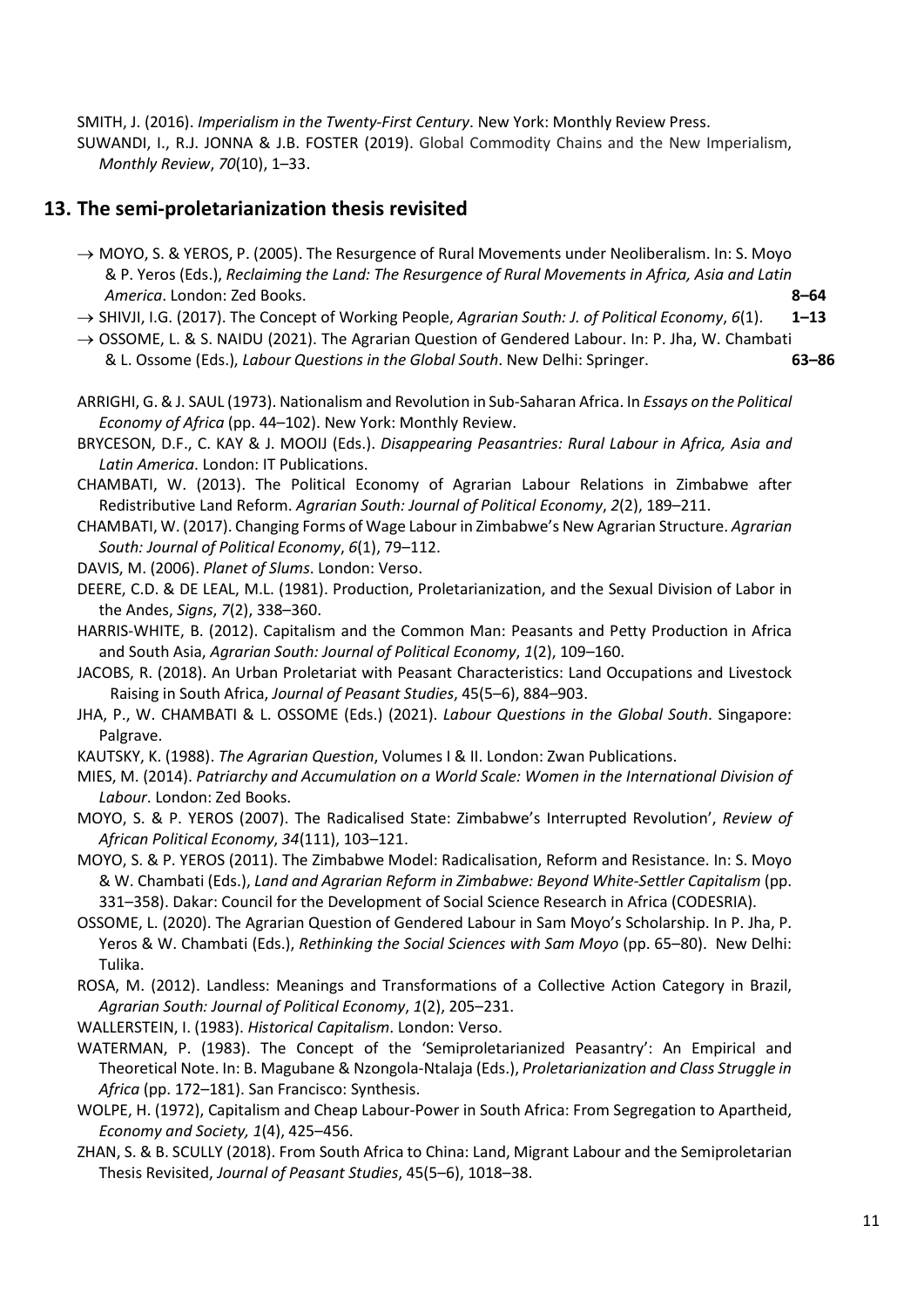YEROS, P. (2002). Zimbabwe and the Dilemmas of the Left, Historical Materialism, 10(2), 3–15.

# 14. Gender, land and labour: trends and struggles today

- $\rightarrow$  TSIKATA, D. (2016). Gender, Land tenure and agrarian production systems in Sub-Saharan Africa, Agrarian South: Journal of Political Economy, 5(1). 1–19
- → PRASAD. A. (2021) Women's Liberation and the Agrarian Question: Insights from Peasant Movements in India, Agrarian South: Journal of Political Economy, 10(1).
- $\rightarrow$  RIOS, F. & MACIEL, R. (2021). Brazilian Black Feminism in Urban and Rural Spaces, Agrarian South: Journal of Political Economy, 10(1). 1–27
- AMANOR, K.S. (2001). Land, Labour and the Family in Southern Ghana: A Critique of land Policy under Neoliberalism. Uppsala: Nordic Insitute of African Studies, Research Report Np. 116.
- BELLAMY, C. (2021). Insurgency, Land Rights and Feminism: Zapatista Women Building Themselves as Political Subjects, Agrarian South: Journal of Political Economy, 10(1), 1–26.
- DEERE, C.D. (2017). Women's Land Rights, Rural Social Movements, and the State in the  $21^{st}$ -century Latin American Agrarian Reforms, Journal of Agrarian Change, 17, 258–278.
- JHA, P., W. CHAMBATI & L. OSSOME (Eds.) (2021). Labour Questions in the Global South. Singapore: Palgrave.
- MBILINYI, M. (2016). Analysing the history of agrarian struggles in Tanzania from a feminist perspective, Review of African Political Economy, 43(51), 115–129.
- MOYO, S., D. TSIKATA & Y. DIOP (2015). Introduction: Africa's Diverse and Changing Land Questions. In: S. Moyo, D. Tsikata & Y. Diop (Eds.), Land in the Struggles for Citizenship in Africa (Ch. 1, pp. 1–33). Dakar: CODESRIA.
- OSSOME, L. (2015). In search of the state? Neoliberalism and the Labour Question for Pan-African Feminism, Feminist Africa, 20, 6 – 22.
- OSSOME, L. (2021). Pedagogies of Feminist Resistance: Agrarian Movements in Africa, Agrarian South: Journal of Political Economy, 10(1), 1–14.
- TSIKATA, D. (2009). Gender, Land, and Labour Relations and Livelihoods in Sub-Saharan Africa in the Era of Economic Liberalisation: Towards a Research Agenda, Feminist Africa, 12, 11–30.

# 15. Global ecological crisis and the periphery

- $\rightarrow$  PRASAD, A. (2020). Ecological Crisis, Global Capital and the Reinvention of Nature: A Perspective from the Global South. In: P. Jha, P. Yeros & W. Chambati (Eds.), Rethinking the Social Sciences with Sam Moyo. New Delhi: Tulika Books. 180–197
- $\rightarrow$  MAGDOFF, F. & C. WILLIAMS (2017). The Root of the Social-Ecological Crisis (Ch. 2). Creating an Ecological Society. New York: Monthly Review Press. 49–74
- $\rightarrow$  REPUBLIC OF BOLIVIA (n/d). Commitments for Annex I Parties under Paragraph 1(b)(i) of the Bali Action Plan: Evaluating Developed Countries' Historical Climate Debt to Developing Countries Submission by the Republic of Bolivia to the AWG-LCA. 1–9

AMANOR, K.S. & S. MOYO (2008). Land and Sustainable Development in Africa. London: Zed Books.

- BARBANTI, O. (2015). Economic Cycles, Deforestation and Social Impacts in the Brazilian Amazon, Agrarian South: Journal of Political Economy, 4(2), 169–196.
- KHO, T. (2012). Intellectual Property Rights and the North-South Contest for Agricultural Germplasm: A Historical Perspective, Agrarian South: Journal of Political Economy, 1(3), 255–290.
- MUSHITA, A. & C. THOMPSON (2019). Farmers' Seed Systems in Southern Africa: Alternatives to Philanthrocapitalism, Agrarian South: Journal of Political Economy, 8(3), 391–413.
- NADAL, A. (2000). The Environmental and Social Impacts of Economic Liberalization on Corn Production in Mexico, WWF/OxFam.